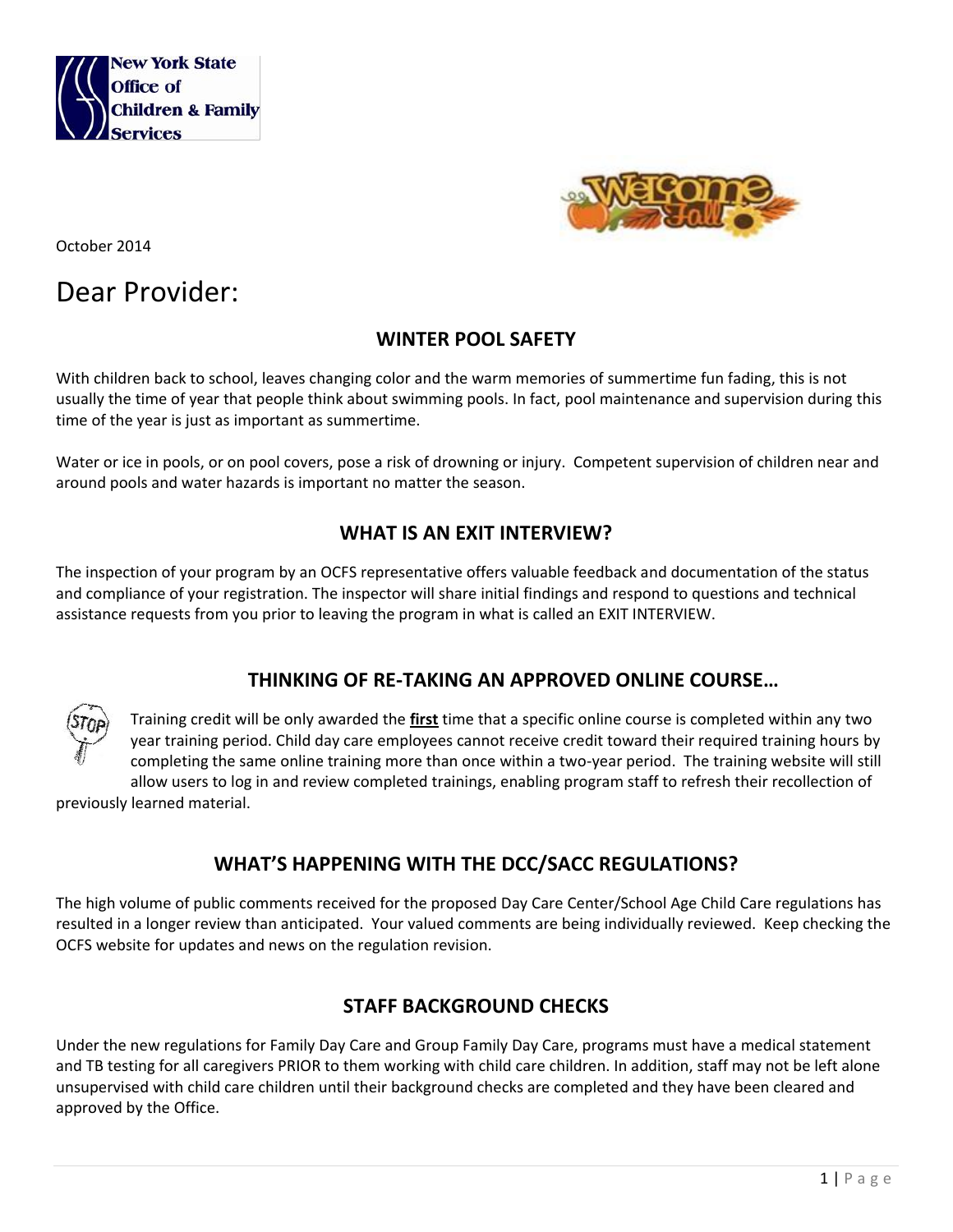## **EWW! ICK! YUCK!**

DO CHILDREN WITH HEAD LICE HAVE TO BE EXCLUDED FROM THE GROUP? The answer is "No." Head lice are not a health hazard or a sign of poor hygiene and, in contrast to body lice, are not responsible for the spread of any disease." [American Academy of Pediatrics]

Lice do not care whether hair is short, long, clean or dirty. They do not fly or jump. According to medical professionals, children do not have to be sent home. If your program has a policy different than this, you may wish to re-consider. Your program can simply avoid any activities involving head-to-head contact and the child's parent can be referred for treatment at the end of the day. Once the affected children have received the treatment recommended by the child's health care professional, the American Academy of Pediatrics recommends that they can return to child care. For updated information, please visit: [http://www.healthychildren.org/English/news/Pages/AAP-Offers-Updated-Guidance](http://www.healthychildren.org/English/news/Pages/AAP-Offers-Updated-Guidance-on-Treating-Head-ice.aspx)[on-Treating-Head-Lice.aspx.](http://www.healthychildren.org/English/news/Pages/AAP-Offers-Updated-Guidance-on-Treating-Head-ice.aspx)

## **COLD & FLU SEASON**



The New York State Department of Health and the Center for Disease Control recommend that all people six months of age and older get vaccinated against seasonal influenza. Does this mean that parents MUST get their child a flu vaccine? No. However, it is required that schools/child-care facilities post the

educational information so parents see it. A copy is included in this letter. The seasonal flu guide for parents and additional resources, in several languages, may be found at:

[http://www.health.ny.gov/diseases/communicable/influenza/seasonal/childhood\\_adolescent/](http://www.health.ny.gov/diseases/communicable/influenza/seasonal/childhood_adolescent/)

You may have recently heard about enterovirus-D68 (EV-D68) in the news. To protect yourself and others from the virus as you would any other respiratory infection:

- Wash your hands often with soap and water for 20 seconds.
- Avoid touching your eyes, nose and mouth with unwashed hands.
- Avoid kissing, hugging, and sharing cups or eating utensils with people who are sick.
- Disinfect frequently touched surfaces, such as toys and doorknobs, especially if someone is sick.

## **DID YOU KNOW..?**

The Centers for Disease Control and Prevention have a very helpful tool that can be utilized to assist in determining what vaccines are required and when they are due based on a child's birthdate. You can find this at: [http://www2a.cdc.gov/nip/kidstuff/newscheduler\\_le/](http://www2a.cdc.gov/nip/kidstuff/newscheduler_le/)

## **AM I IN COMPLIANCE?**



Evacuation drills with staff and child care children must be conducted at least monthly during hours of operation. A record of each drill is required to be on file at the program and is subject to review during inspections. For more information about what is required in your program, please refer to the regulations

and contact your regional/borough office with any questions.

## **BE A ROLE MODEL**



Try offering a variety of healthy fruits and vegetables with meals and snacks. How about sliced avocado or star fruit? By introducing children to a new fruit or vegetable in day care, not only are you expanding their horizons, but possibly that of their parents, too. Be a role model, pay it forward! The *Healthy Beverages in Childcare* training, found on the PDP website, is an example of OCFS partnering with the NYS Department of Health in its **Obesity Prevention** initiative. Remember: Always alert parents of any new or additional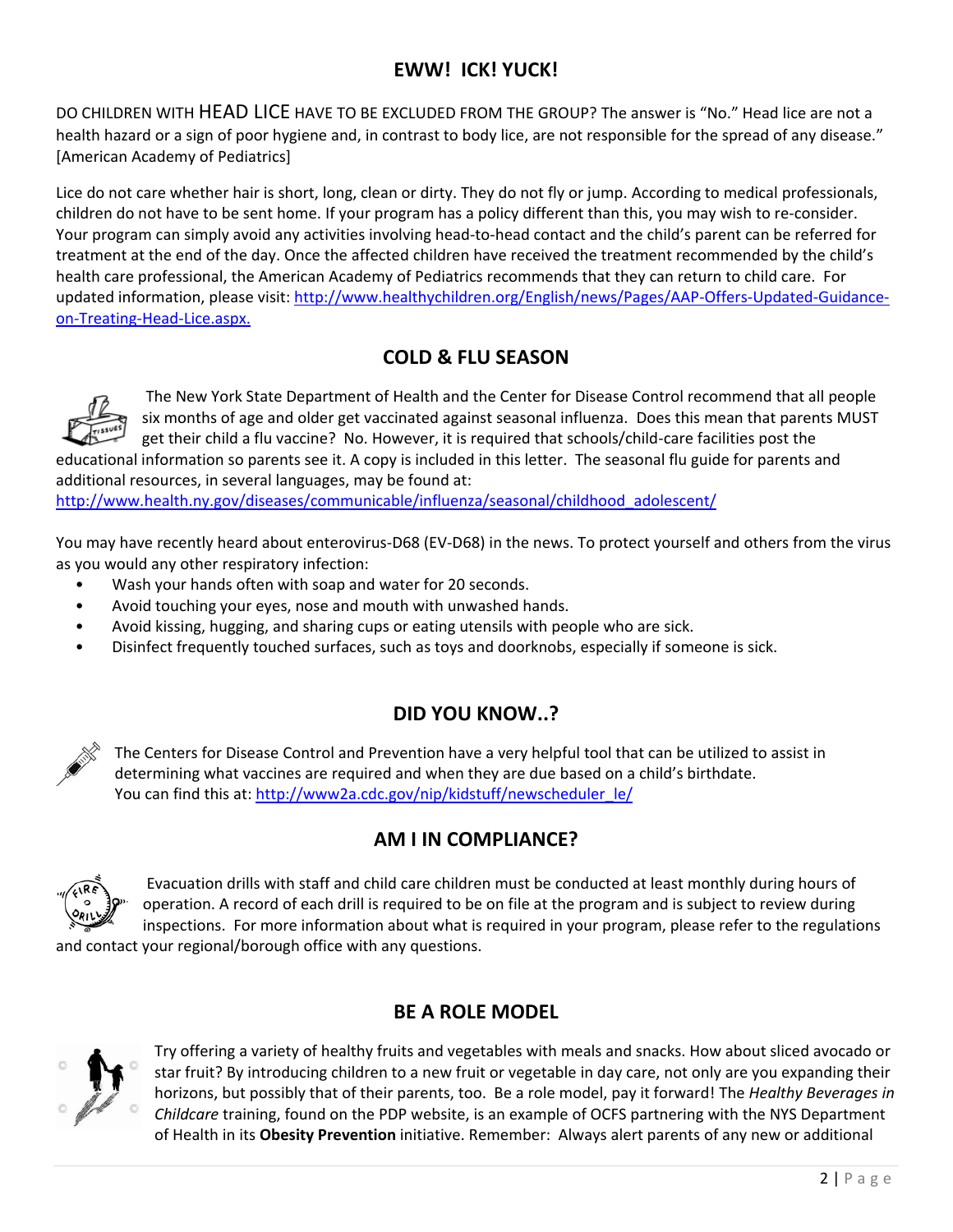foods children will be served just in case allergies exist! For more nutrition resources, with brochures in several languages, please visit: [http://www.health.ny./prevention/nutrition/resources/together\\_we\\_can.htm.](http://www.health.ny./prevention/nutrition/resources/together_we_can.htm)

## **FRIENDLY REMINDERS**



 $\triangleright$  Look for the symbol on the website to insure you are using the correct form. Revised forms have been created to reflect new Family Day Care and Group Family Day Care regulations that went into effect on May 1, 2014.

 OWNERS of **MULTIPLE PROGRAMS** have until **May 1, 2015** to complete mandatory training on the management and administration of multiple child day care sites. You may reserve a training slot by calling toll free at 1.800.295.9616. For more information, please visit: [http://www.ecetp.pdp.albany.edu/.](http://www.ecetp.pdp.albany.edu/)

PLEASE NOTE: On-site providers who are not also OWNERS/OPERATORS cannot take this course.

- Plan accordingly to insure completion of **MIDPOINT TRAINING** requirements. Documentation must be submitted to your licensor or registrar to insure compliance every two years and is subject to review at inspection.
- $\triangleright$  FDC and GFDC Providers: Have you submitted three references and a medical statement for your SUBSTITUTES to be approved? This new requirement is effective as of May 1, 2014.
- Completed STAFF EXCLUSION LIST (**SEL**) check request forms from Family Day Care, Group Family Day Care and Small Day Care Center programs should be returned to the their licensor/registrar for processing. Providers of these programs SHOULD NOT FAX THE FORM DIRECTLY TO THE JUSTICE CENTER.
- $\triangleright$  STAY TUNED... for the OCFS website re-design. Promising to be provider friendly with all you ever wanted to know about child care services and MORE! Lots of work is going on behind the scenes to make it easier for you to manage TRAINING requirements, with resources literally at your fingertips.

Have a healthy and fun snack, craft idea or creative activity to share? Your idea may be included in a future Dear Provider letter. Entries for consideration may be submitted to: Cynthia.Gentile@ocfs.ny.gov.



## **HEALTHY RECIPES: APPLE SMILES**

You will need:

- mini marshmallows
- apples (with red skins preferably)
- peanut butter\*

\* Peanut Allergy? Try one of these substitutions: hummus, honey, marshmallow cream, caramel or fudge sauce

- 1. Cut and quarter an apple.
- 2. Cut each quarter into slices of desired thickness (depending on how big you want the lips)
- 3. Spread peanut butter (or \*substitution) on one side of the apple wedge. Place marshmallow "teeth" on top.
- 4. Spread peanut butter (or \*substitution) on an "upper lip" slice and place on top of the row of marshmallows.
- 5. Enjoy!